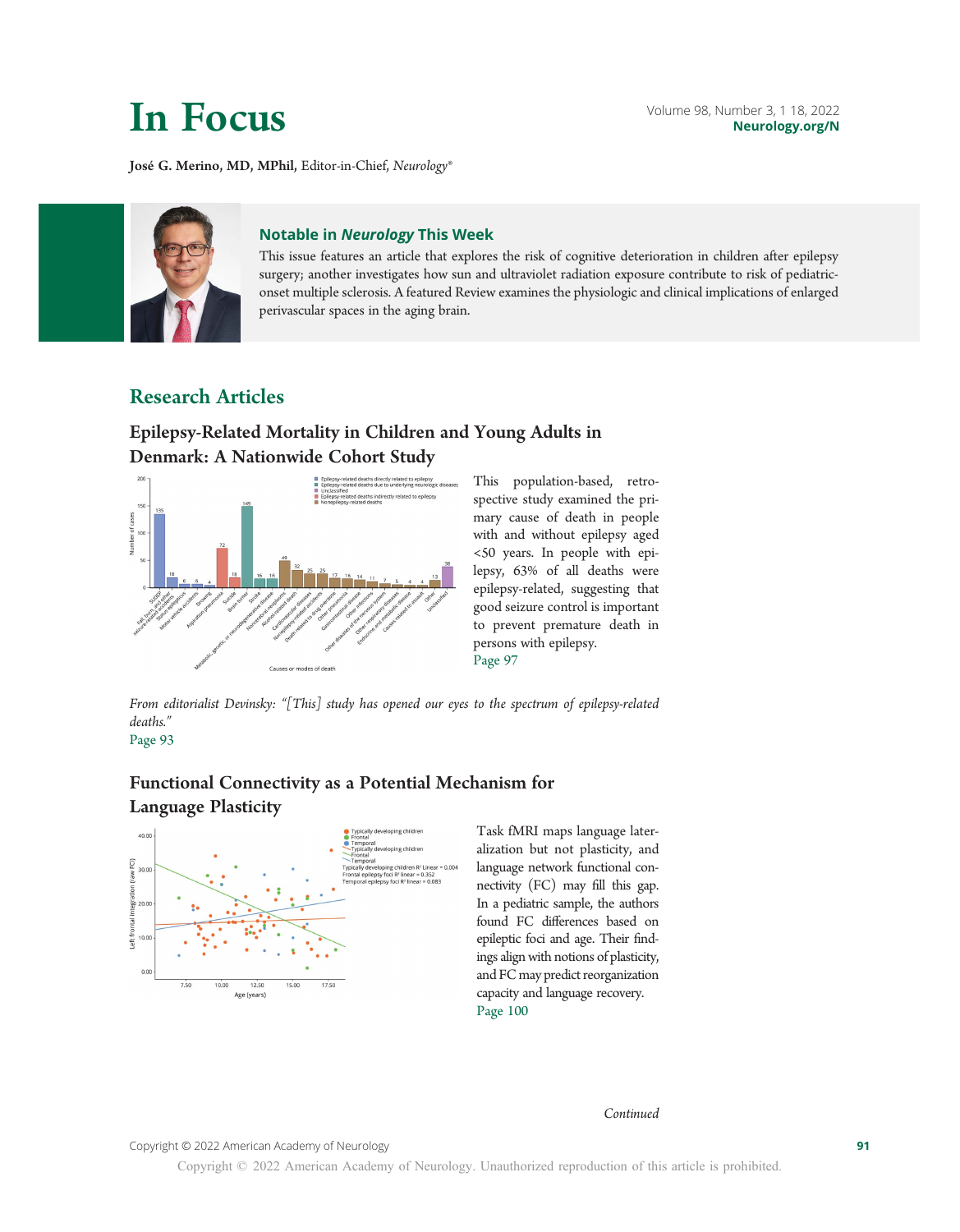

# Causes of Death and End-of-Life Care in Patients With Intracranial High-Grade Gliomas: A Retrospective Observational Study

This retrospective study found that clinical tumor progression was the most common cause of death among adults with a glioma. Almost half the patients who died were at home with hospice and few received resuscitation measures. Improved understanding of end-of-life circumstances facilitates informed care planning. Page 101

# Blood Pressure After Endovascular Thrombectomy and Outcomes in Patients With Acute Ischemic Stroke: An Individual Patient

### Data Meta-analysis

This study analyzed data from 7 cohorts that included 5,874 patients with acute ischemic stroke. Increased systolic blood pressure during the first 24 hours after endovascular stroke thrombectomy was associated with early neurologic deterioration, symptomatic intracranial hemorrhage risk, 3-month mortality, and worse 3-month functional outcomes. Page 104

NB: "Infliximab to Treat Severe Paradoxical Reaction in HIV-Negative Tuberculous Meningoencephalitis," p. 118. To check out other NeuroImages, point your browser to [Neurology.org/N.](http://neurology.org/n) At the end of the issue, check out the Resident & Fellow Section Clinical Reasoning article discussing painless progressive weakness in a patient with anti-SRP myopathy and sarcoidosis overlap syndrome. This week also includes a Resident & Fellow Section Teaching Video NeuroImage titled "Carbamazepine Improves Gait Initiation in Autosomal Recessive Myotonia Congenita."

#### NEW EPISODE



The Neurology® Podcast provides practical, relevant, and timely information for neurologists and all clinicians to practice the best possible neurologic-based medicine for our patients. Each episode features interviews with authors of recent articles from the Neurology journals and beyond. NPub.org/podcast

CME is available on select podcasts! Earn 0.5 AMA PRA Category 1 CME Credits™ per completed quiz. NPub.org/cmelist

Copyright © 2022 American Academy of Neurology. Unauthorized reproduction of this article is prohibited.